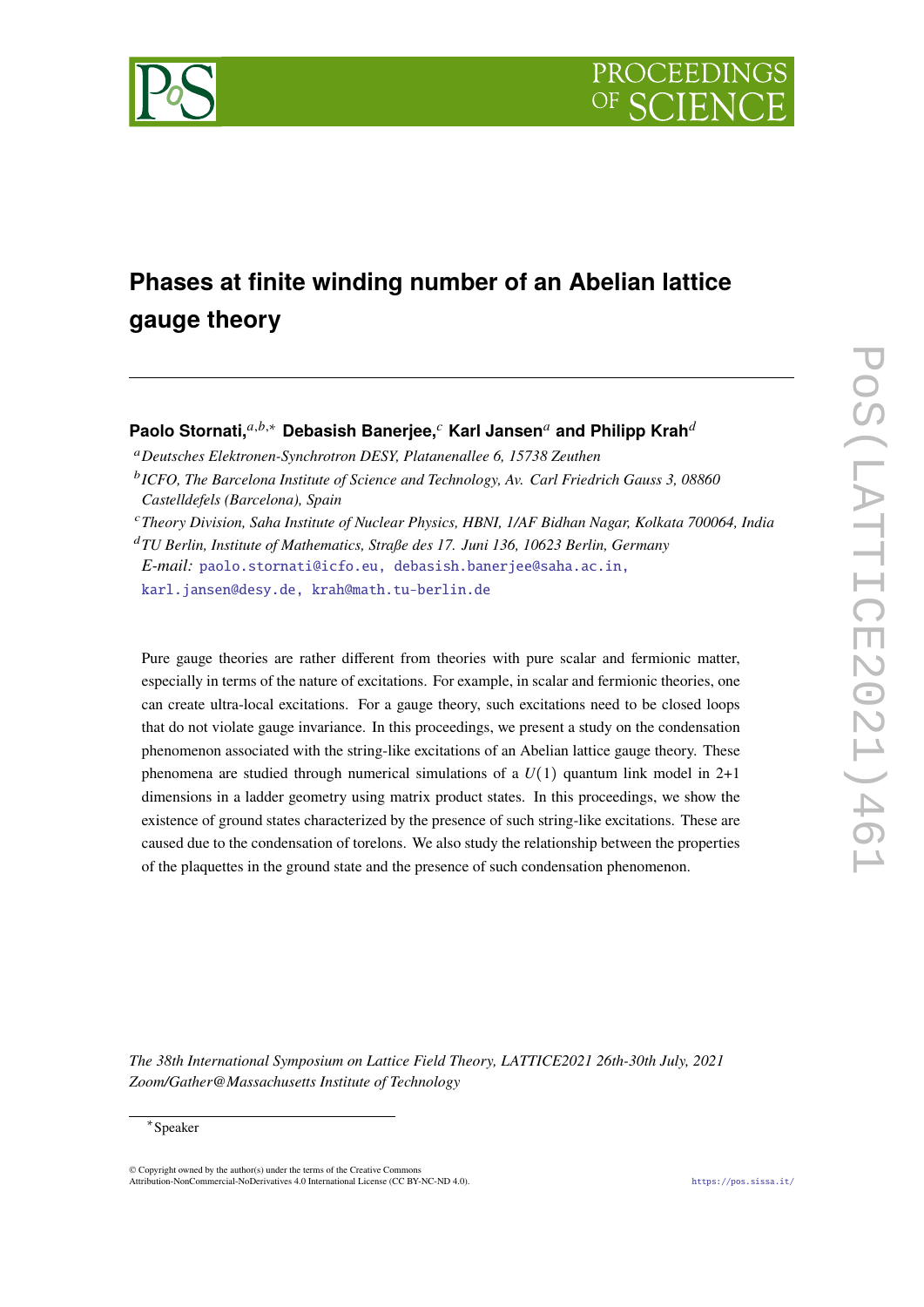# **1. Introduction**

Quantum simulators are promising concepts, which enable experimental realizations of theoretical models. They are increasingly used to study the physics of lattice quantum field theories[\[1\]](#page-6-0). Nevertheless, classical simulations are still the most reliable method to study lattice field theory, with results close to the thermodynamic limit. In particular, tensor networks are a great tool to study lattice field theory in situations where standard Markov chain Monte Carlo is known to fail [\[2\]](#page-6-1). In addition, such classical tensor network simulation methods can guide and benchmark quantum simulations since they share the same Hamiltonian. In this regard, such classical simulation methods are very well positioned to guide frontier research in this field.

In this work, we expand on exploring the phases which can be realized in a strongly interacting lattice gauge theory. It is well-known that for a pure gauge theory, it is possible to have loop operators which wind around the spatial volume, which we will denote as *winding number operator* and which are termed as torelons [\[3\]](#page-6-2). For the non-Abelian gauge groups  $SU(2)$  or  $SU(3)$  commonly used for studies of confinement, these operators are associated with a  $Z(2)$  or  $Z(3)$  center symmetry. In the case of the Abelian  $U(1)$  lattice gauge theory, however, such operators carry a global  $U(1)$  quantum number. Consequently it becomes possible to couple a chemical potential to this winding number operator. Here, we study the condensation phenomena of the string-like excitations (expectation value of the winding number operators) at large values of the chemical potential coupled to the winding number operator.

The presence of string-like excitations that can spread over the entire lattice extent in a cylindrical geometry is of great interest  $[4, 5]$  $[4, 5]$  $[4, 5]$ . In particular, one can ask to what extent the confining properties of the ground state are disturbed when such excitations are present. To illustrate why this can be the case, consider the physics of an interacting bosonic or fermionic model with a global symmetry. A pedagogical example is the XY-model, where one can also couple a chemical potential. In the absence of the chemical potential at weak couplings, the excitations are short ranged, and the system has a mass gap. However, upon subjecting the system to a sufficiently large chemical potential, the particle excitations condense, and long-range correlations (signalled by a non-zero value of the superfluid stiffness) appear in the system [\[6\]](#page-6-5). We aim to investigate such physics in the pure gauge theory context. Furthermore, these string-like excitations of a gauge theory have their own unique dynamics, which can in principle be very different from the dynamics of point-particles in scalar theories or mesons in fermionic theories.

The goal of this study is to demonstrate the presence of the string excitations in the ground state numerically. In scalar or fermionic theories, the expectation value of the particle number operator presents discrete jumps when the chemical potential is increased (e.g., [\[6,](#page-6-5) [7\]](#page-6-6)). When we raise the system's density, a higher particle state may have lower energy than the corresponding lower particle state. We expect the same behaviour for string-like excitations in our Abelian gauge theory. This sting-like excitations divide the Hilbert space in sectors that are exponentially hard to explore by Quantum Monte Carlo simulations. For this reason, tensor network algorithms have been chosen to simulate this model.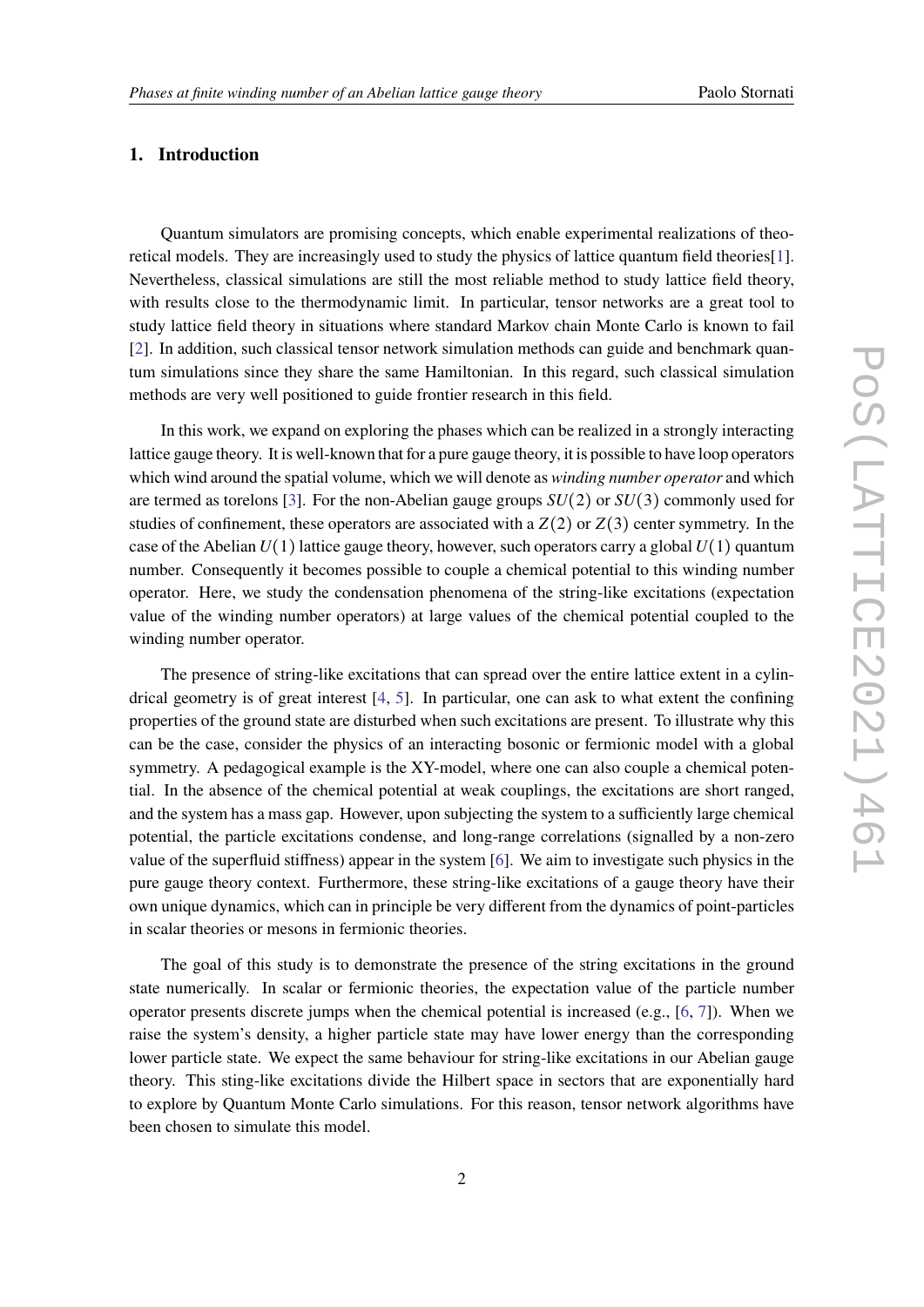<span id="page-2-0"></span>

**Figure 1:** Ladder geometry of the lattice and its local basis used inside the DMRG algorithm. The periodicity in  $\hat{y}$  is indicated by the dashed lines. Furthermore we show the two flippable plaquettes ( $(\hat{y}, \hat{y})$ ) and a non flippable plaquette  $(\langle \rangle)$ .

# **2. Quantum link model**

While a Wilson-type Abelian gauge theory has an infinite-dimensional Hilbert space for every link, the quantum link models (QLMs) regulate this infinite-dimensional Hilbert space in a completely gauge-invariant fashion [\[8](#page-6-7)[–10\]](#page-6-8). This is achieved by replacing the quantum rotors in the Wilson theory for a quantum spin in the QLM, such that the resulting finite-dimensional Hilbert spaces have sizes  $(2S + 1)$  locally on the links. The spin representations take the values  $S = 1/2, 1, 3/2, \ldots$  and the Wilsonian theory is obtained when  $S \rightarrow \infty$  [\[11\]](#page-6-9). In this work we consider the  $U(1)$  quantum link model in 2+1 dimensions with the spin  $S = 1/2$  representation. Due to the low finite dimensional Hilbert space of this model, quantum simulator proposals have been made [\[12,](#page-7-0) [13\]](#page-7-1), or this could be simulated on larger NISQ devices [\[14\]](#page-7-2).

The Hamiltonian of the system is defined as:

$$
\mathcal{H} = -J\sum_{\square} \left( U_{\square} + U_{\square}^{\dagger} \right) + \sum_{\square} \lambda \left( U_{\square} + U_{\square}^{\dagger} \right)^2, \tag{1}
$$

where we have defined the plaquette operator  $U_{\square} = U_{x,\mu} U_{x+\hat{\mu},\nu} U_{x+\hat{\nu},\mu}^{\dagger} U_{x,\nu}^{\dagger}$  and the operators  $U_{x,\mu}$ act on the links. The Hamiltonian has a local  $U(1)$  gauge symmetry and the generator of the symmetry is:

$$
G_x = \sum_{\mu} \left( E_{x-\hat{\mu},\mu} - E_{x,\mu} \right) = \sum_{\mu} \left( S_{x-\hat{\mu},\mu}^z - S_{x,\mu}^z \right)
$$
 (2)

where  $E_{x,\mu}$  is the electric field operator. The gauge-field operator is canonically conjugate to the electric field operator, i.e.,  $[E_{x,\mu}, U_{y,\nu}] = U_{x,\mu} \delta_{\mu,\nu} \delta_{x,y}$  and  $[E_{x,\mu}, U_{y,\nu}^{\dagger}] = -U_{x,\mu}^{\dagger} \delta_{\mu,\nu} \delta_{x,y}$ . As explained before, we can use quantum spins as degrees of freedom, which satisfy the above commutation relations. In the S<sup>z</sup> basis, we can represent:  $U_{x,\mu} = S_{x,\mu}^+$ ,  $U_{x,\mu}^{\dagger} = S_{x,\mu}^-$  and  $E_{x,\mu} = S_{x,\mu}^z$ . with the spin raising and lowering operators  $S^+$  and  $S^-$ .

#### **3. Symmetries of the model**

We consider a 2+1 dimensional lattice with extension  $L_x \times L_y$ , shown in [Figure 1.](#page-2-0) In addition to the  $U(1)$  gauge symmetry, the Hamiltonian also has the point group symmetries (translation, (discrete) rotation, and parity). The Hamiltonian is invariant under the charge conjugation symmetry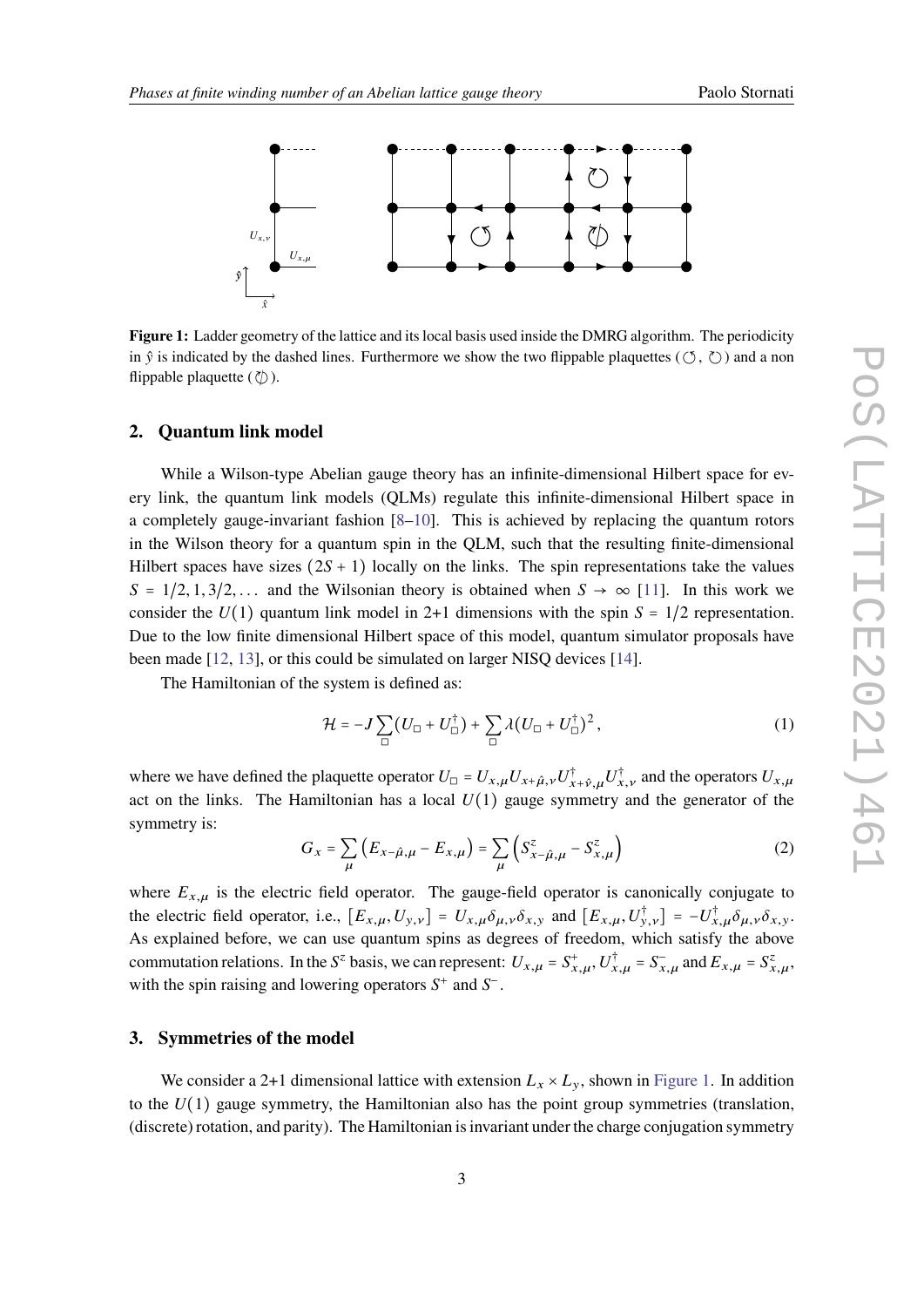$(Z_2)$ . Moreover, the system has a global invariance with respect to winding number transformations  $(U(1) \otimes U(1))$ . The generators of these symmetries are the winding number operators:

$$
W_x = \frac{1}{L_y} \sum_{y}^{L_y} S_{(x,y),\hat{x}}^z \quad \text{and} \quad W_y = \frac{1}{L_x} \sum_{x}^{L_x} S_{(x,y),\hat{y}}^z,
$$
 (3)

respectively for the  $x$  direction and for the  $y$  direction. The generators of this symmetry commute with the Hamiltonian  $[H, W_x] = [H, W_y] = 0$  and are thus simultaneously diagonalizable. We therefore add these operators to the Hamiltonian with the coefficient  $\mu_x$  and  $\mu_y$  used as chemical potential in the  $x$  and in the  $y$  direction. The resulting Hamiltonian is:

$$
H = -J\sum_{\square} (U_{\square} + U_{\square}^{\dagger}) + \lambda \sum_{\square} (U_{\square} + U_{\square}^{\dagger})^2 + \mu_x \sum_x W_x + \mu_y \sum_y W_y.
$$
 (4)

The operators  $W_x$  and  $W_y$  allow for the formation of stringy excitations that spread over the lattice. Moreover, in analogy with the particle number operators in fermionic and scalar theories, the ground state energy is given by:

$$
E_{GS} = E_{\mathcal{H}} - \mu_x N^x - \mu_y N^y, \qquad (5)
$$

where  $N^x$  and  $N^y$  are the expectation values of  $\sum_x W_x$  and  $\sum_y W_y$ . We now consider all the possible states one plaquette can have. Since a plaquette is formed, in our quantum link model, by four different spins 1/2, the number of states is  $n_{\text{states}} = 2^4 = 16$ . The two plaquette operators present in the Hamiltonian are:

$$
U_{\Box} = S_{x,\mu}^{+} S_{x+\hat{\mu},\nu}^{+} S_{x+\hat{\nu},\mu}^{-} S_{x,\nu}^{-} \quad \text{and} \quad U_{\Box}^{\dagger} = S_{x,\mu}^{-} S_{x+\hat{\mu},\nu}^{-} S_{x+\hat{\nu},\mu}^{+} S_{x,\nu}^{+} \,. \tag{6}
$$

In our representation, a plaquette can be any combination of the four different spins that compose the plaquette (e.g., ∣↓↓↓↑⟩). Between all the possible 16 states a plaquette can have, only two are not annihilated by the action of the  $U_{\Box}$  and  $U_{\Box}^{\dagger}$  operators. The two possible states  $|\circlearrowright\rangle$  and  $|\circlearrowleft\rangle$ are visualized in [Figure 1.](#page-2-0) We define  $|\circlearrowright\rangle$  as the classical state in which the plaquette state has a clockwise orientation (∣↑↑↓↓⟩). We define ∣↺⟩ as the classical state in which the plaquette state has a counter-clockwise orientation ( $|\downarrow \downarrow \uparrow \uparrow \rangle$ ). We define the flippability operator  $O_{\text{flip}}$  as the difference between the fippability in even and odd sites in the x direction over the lattice:

<span id="page-3-0"></span>
$$
O_{\text{flipp}} = \sum_{\Box} (-1)^{x} (U_{\Box} + U_{\Box}^{\dagger})^{2} = \sum_{\Box} (-1)^{x} (U_{\Box} U_{\Box}^{\dagger} + U_{\Box}^{\dagger} U_{\Box}). \tag{7}
$$

We note that, within the quantum link formulation, the operator  $U_{\square}U_{\square}^{\dagger}$  is not the identity operator since  $U_{\square}$  is not unitary. Hence, this operator can measure non-trivial correlations. In the numerical studies, we will demonstrate a correlation between this operator and the number of excitations present in the ground state.

### **4. Numerical simulations**

In our numerical studies, the wave function of the system is represented by matrix product states and the ground state of the model is computed with the Density matrix renormalization group algorithm (DMRG)[\[15\]](#page-7-3). The DMRG algorithm performs extremely well in 1+1 dimensions. For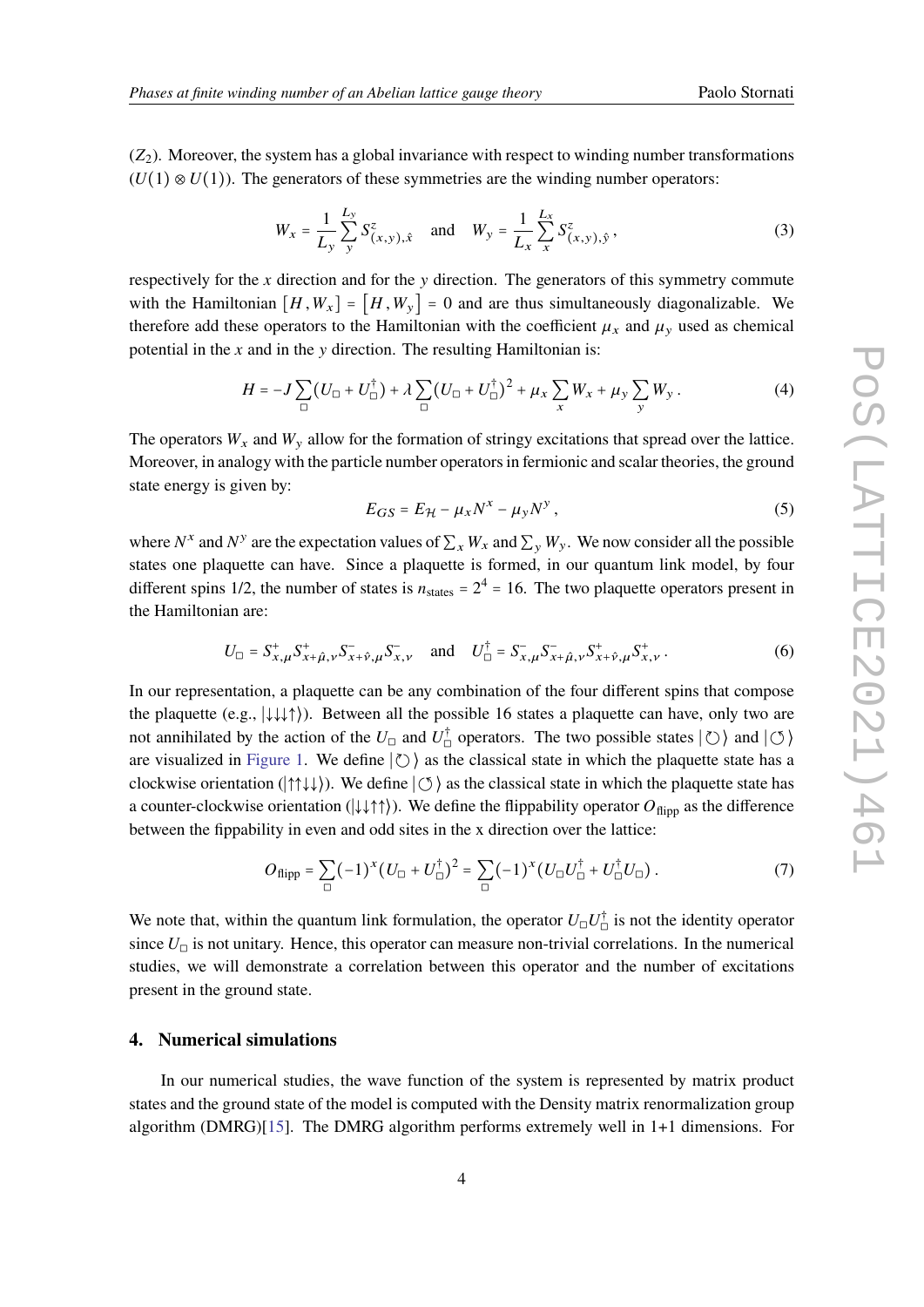<span id="page-4-0"></span>

**Figure 2:** Derivative of the energy as a function of the chemical potential.

this reason, we have studied the system in a ladder geometry (see [Figure 1\)](#page-2-0) with open boundary conditions in the x direction and periodic boundary condition in the  $\nu$  direction (the theory lives on a cylinder). The local basis used inside the DMRG algorithm is shown in [Figure 1.](#page-2-0) It is staged together as a chain to form the ladder geometry of our lattice. The dashed lines indicate the links on the periodic boundary. In the numerical studies, We keep  $\mu_x = 0$  in order to prevent the system from generating a winding in the x-direction, which would otherwise kill all dynamics.

The commutator  $[H, W_{v}]$  is no longer zero when open boundary conditions are imposed. However, the non-commuting terms only appear in the boundaries, and therefore for large enough extents in the x-direction this does not pose a problem. Moreover, note that the effect of the  $W_v$ operator can also be realized by imagining a static charge-anti-charge pair at the boundaries, which inject a background electric flux into the system. In our numerical simulations, we explore the effect of the chemical potential  $(\mu_{\nu})$  on the ground state properties of the theory. We fix the parameter in the Hamiltonian to be  $J = 1$  and  $\lambda = -1$ . We study the properties of the ground state as a function of the chemical potential  $\mu_{\nu}$ .

In [Figure 2](#page-4-0) we show the numerical derivative of the ground state energy extrapolated in the infinite bond dimension limit with respect to the chemical potential as a function of the chemical potential. The derivative of the expectation value of the energy of the ground state corresponds to the expectation value of the winding number operator on the ground state. The winding number operator can be seen as an operator that counts the number of string-like excitations in the ground state. In this case the excitations are strings that propagate through the whole lattice. Discrete jumps in the number of excitations in the ground state are clearly visible in [Figure 3.](#page-5-0) When the chemical potential is increased, the system favors a lower energy state with more particles in the ground state.

In [Figure 3](#page-5-0) we plot two different quantities as a function of the chemical potential. In blue we plot the absolute value of the flippability of the state defined in [Equation 7.](#page-3-0) When the values in the plot are close to zero, they are zero to numerical precision  $(10^{-10}$  in our case). We plot the absolute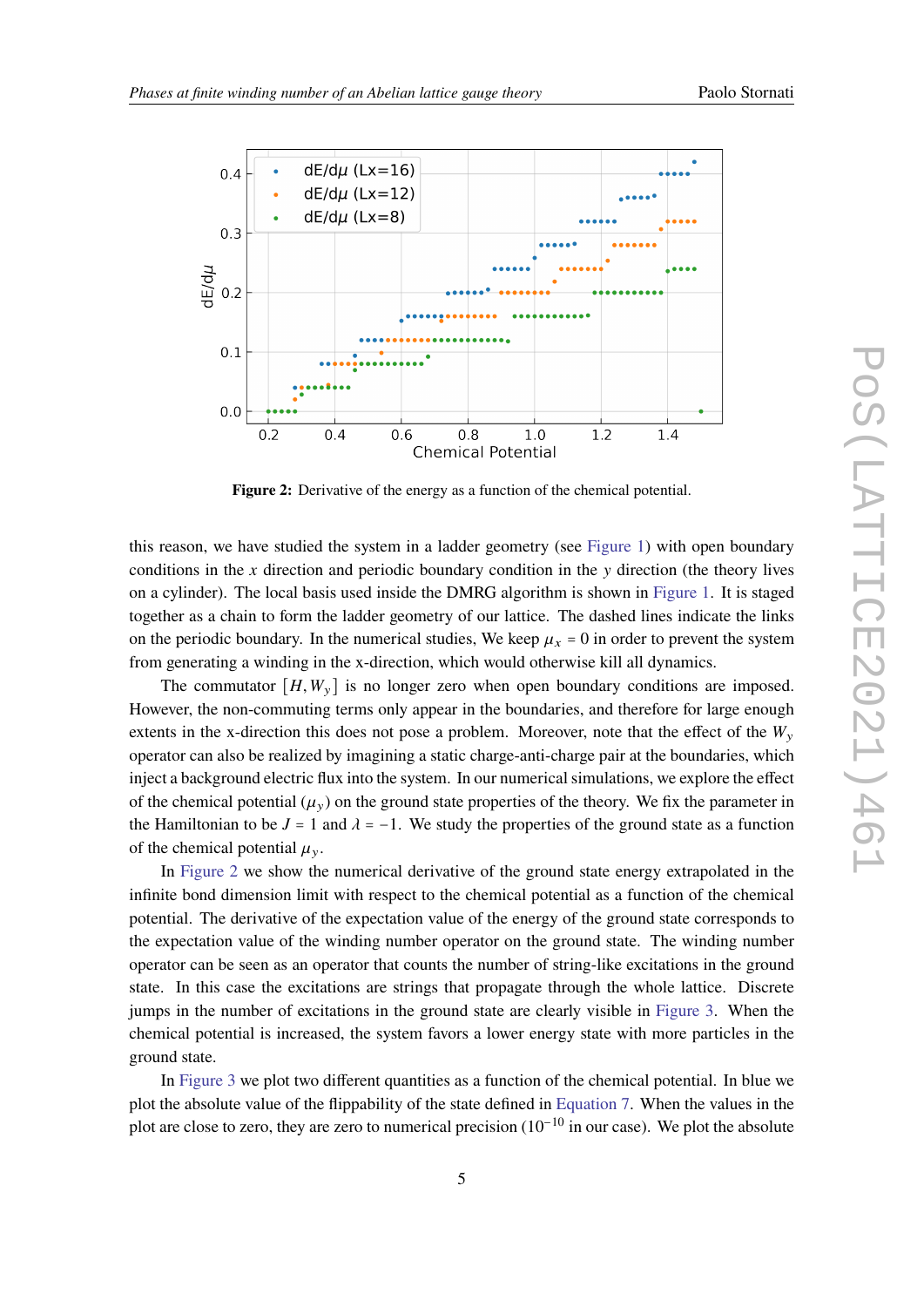<span id="page-5-0"></span>

**Figure 3:** Correlation between flippability and winding sectors.

value of the expectation value because the operator is symmetric under charge conjugations. In orange, we plot the expectation value of the winding number operator. It is clear from this plot that the two quantities are correlated. Starting from small chemical potential, we have a low number of excitations and a zero flippability. When we increase the chemical potential, we see a transition in the winding number and in the flippability. At the next transition point for the winding number operator, the flippability goes back to zero. This pattern is repeated when the chemical potential is increased. Since the flippability operator is defined as the difference of the flippability of the single plaquettes in even and odd site, we can measure if we have an even or odd number of excitations in the ground state by computing the expectation value of the flippability.

# **5. Conclusions**

In this proceeding, we analyzed a  $U(1)$  quantum link model in 2+1 dimensions in a ladder geometry. Having motivated the importance of coupling a chemical potential to the winding number operators, we have studied the properties of the ground state of the model at finite volume and increasing values of the chemical potential. We have demonstrated how the increase of chemical potential corresponds to the condensation of string excitations in the ground state. In fact, increasing the chemical potential changes the flippability operator, as well as the number of stringlike excitations present in the ground state in discrete steps. In bosonic and fermionic theories, increasing the chemical potential causes non-trivial particle numbers states to be the ground state. Similarly, in this case, when we increase the chemical potential, we find the ground state to comprise non-zero winding numbers. This causes the expectation value of the winding numbers to change in discrete steps. We have also seen a correlation between the winding number sectors and the average flippability of the plaquettes. With the finite dimensional Hilbert space at each link, this model is also a good candidate for cold atom simulations without resorting to any further truncation [\[16\]](#page-7-4).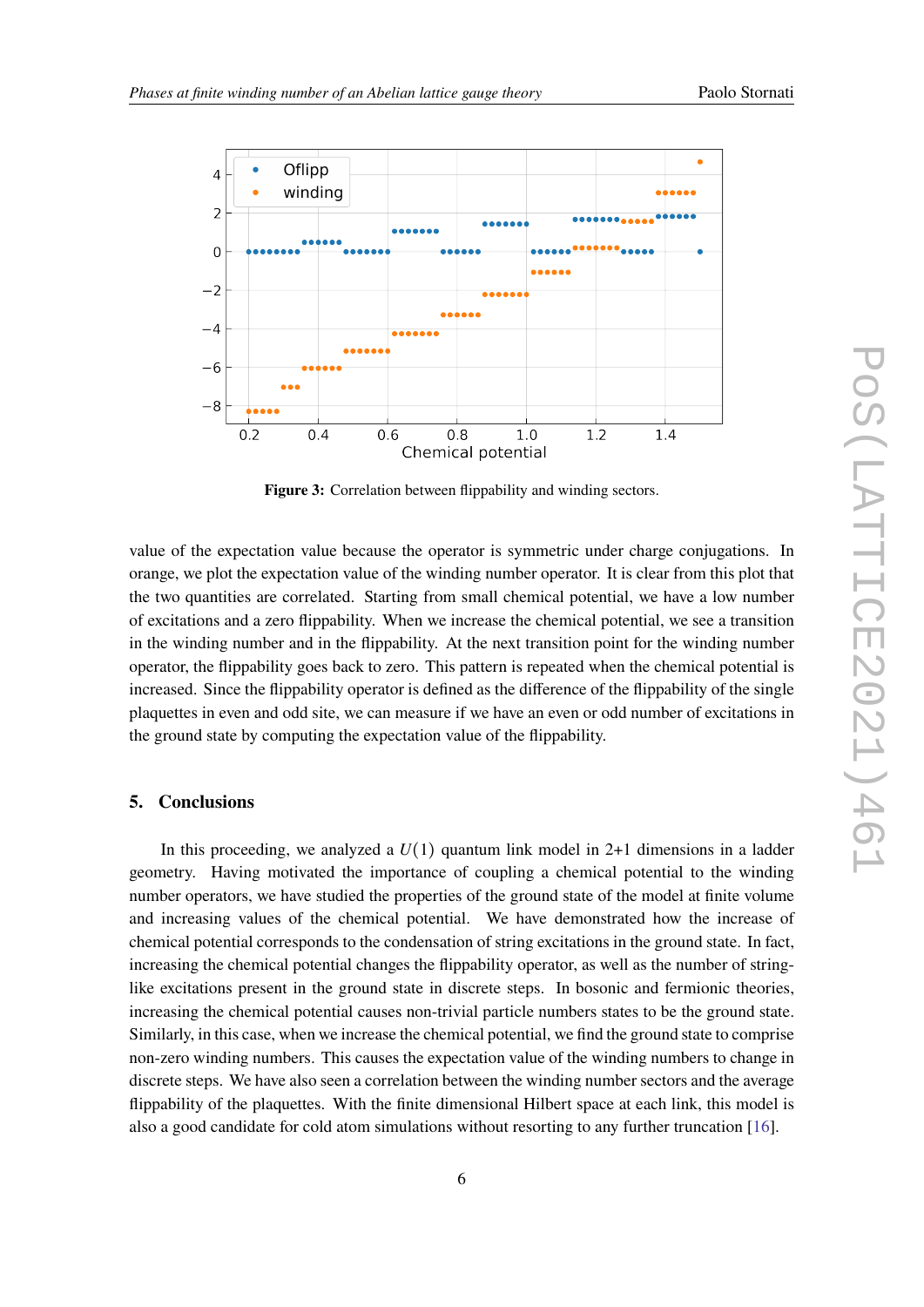# **Acknowledgments**

P.S. acknowledges support from Agencia Estatal de Investigación ("Severo Ochoa" Center of Excellence CEX2019-000910-S, Plan National FIDEUA PID2019-106901GB-I00/10.13039 / 501100011033, FPI) ), Fundació Privada Cellex, Fundació Mir-Puig, and from Generalitat de Catalunya (AGAUR Grant No. 2017 SGR 1341, CERCA program).

P.K. acknowledges support from the Research Training Group "Differential Equation- and Data-driven Models in Life Sciences and Fluid Dynamics: An Interdisciplinary Research Training Group (DAEDALUS)" (GRK 2433) funded by the German Research Foundation (DFG).

#### **References**

- <span id="page-6-0"></span>[1] M. C. Bañuls, R. Blatt, J. Catani, A. Celi, J. I. Cirac, M. Dalmonte et al., *Simulating lattice gauge theories within quantum technologies*, *[The European Physical Journal D](http://dx.doi.org/10.1140/epjd/e2020-100571-8)* **74** (Aug, [2020\)](http://dx.doi.org/10.1140/epjd/e2020-100571-8) .
- <span id="page-6-1"></span>[2] M. Bañuls, K. Cichy, J. Cirac and K. Jansen, *The mass spectrum of the schwinger model with matrix product states*, *[Journal of High Energy Physics](http://dx.doi.org/10.1007/jhep11(2013)158)* **2013** (Nov, 2013) .
- <span id="page-6-2"></span>[3] J. Koller and P. van Baal, *A Nonperturbative Analysis in Finite Volume Gauge Theory*, *[Nucl.](http://dx.doi.org/10.1016/0550-3213(88)90665-7) Phys. B* **302** [\(1988\) 1–64.](http://dx.doi.org/10.1016/0550-3213(88)90665-7)
- <span id="page-6-3"></span>[4] C. Michael, *Glueball and torelon masses from lattice gauge theory*, .
- <span id="page-6-4"></span>[5] M. Zach, M. Faber and P. Skala, *Flux tubes and their interaction in u(1) lattice gauge theory*, *[Nuclear Physics B](http://dx.doi.org/https://doi.org/10.1016/S0550-3213(98)00363-0)* **529** (1998) 505–522.
- <span id="page-6-5"></span>[6] D. Banerjee and S. Chandrasekharan, *Finite size effects in the presence of a chemical potential: A study in the classical nonlinearo(2)sigma model*, *[Physical Review D](http://dx.doi.org/10.1103/physrevd.81.125007)* **81** (Jun, [2010\)](http://dx.doi.org/10.1103/physrevd.81.125007) .
- <span id="page-6-6"></span>[7] M. C. Bañuls, K. Cichy, J. I. Cirac, K. Jansen and S. Kühn, *Density induced phase transitions in the schwinger model: A study with matrix product states*, *[Phys. Rev. Lett.](http://dx.doi.org/10.1103/PhysRevLett.118.071601)* **118** (Feb, 2017) [071601.](http://dx.doi.org/10.1103/PhysRevLett.118.071601)
- <span id="page-6-7"></span>[8] D. Horn, *Finite matrix models with continuous local gauge invariance*, *[Physics Letters B](http://dx.doi.org/https://doi.org/10.1016/0370-2693(81)90763-2)* **100** [\(1981\) 149–151.](http://dx.doi.org/https://doi.org/10.1016/0370-2693(81)90763-2)
- [9] P. Orland and D. Rohrlich, *Lattice gauge magnets: Local isospin from spin*, *[Nuclear Physics](http://dx.doi.org/https://doi.org/10.1016/0550-3213(90)90646-U) B* **338** [\(1990\) 647–672.](http://dx.doi.org/https://doi.org/10.1016/0550-3213(90)90646-U)
- <span id="page-6-8"></span>[10] S. Chandrasekharan and U.-J. Wiese, *Quantum link models: A discrete approach to gauge theories*, *Nuclear Physics B* **492** [\(May, 1997\) 455–471.](http://dx.doi.org/10.1016/s0550-3213(97)80041-7)
- <span id="page-6-9"></span>[11] B. Schlittgen and U.-J. Wiese, *Low-energy effective theories of quantum spin and quantum link models*, *Phys. Rev. D* **63** [\(Mar, 2001\) 085007.](http://dx.doi.org/10.1103/PhysRevD.63.085007)